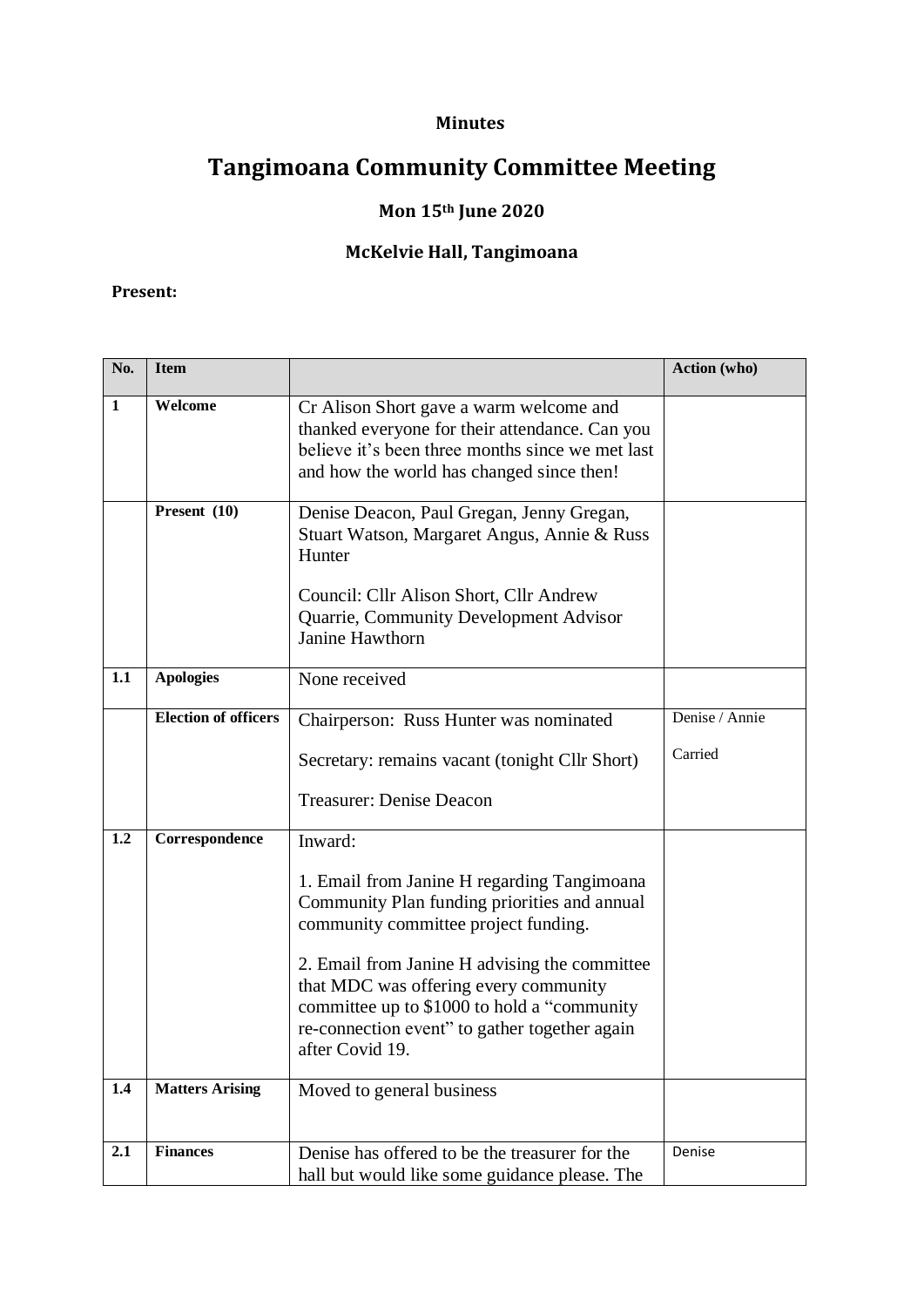| No. | <b>Item</b>                              |                                                                                                                                                                                                                                                                                                                                                                                                                                                                                                                                                                                                                                                                                                                                                                                         | Action (who) |
|-----|------------------------------------------|-----------------------------------------------------------------------------------------------------------------------------------------------------------------------------------------------------------------------------------------------------------------------------------------------------------------------------------------------------------------------------------------------------------------------------------------------------------------------------------------------------------------------------------------------------------------------------------------------------------------------------------------------------------------------------------------------------------------------------------------------------------------------------------------|--------------|
|     |                                          | treasurer's box will need sorting through and<br>we need to decide who the new signatories will<br>be.                                                                                                                                                                                                                                                                                                                                                                                                                                                                                                                                                                                                                                                                                  |              |
|     |                                          |                                                                                                                                                                                                                                                                                                                                                                                                                                                                                                                                                                                                                                                                                                                                                                                         |              |
| 2.3 | <b>Community</b><br>Projects             | Progress on projects (what's been completed,<br>what's been planned, timeline, issues, actions)<br>Currently in Tangimoana's community plan<br>budget there is a total of \$10,000 and a further<br>\$12,696 from the community project fund.<br>Initially this was all tagged for the walkway but<br>recently we have discussed maybe doing some<br>smaller projects first. (total \$22,696) There will<br>also be the \$3000 community committee<br>annual funding at the 1 <sup>st</sup> July 2020 new<br>financial year.<br>Ideas put forward for consideration:<br><b>ANZAC Memorial Project</b><br>$\bullet$<br>Playground: wood chip, climbing ropes,<br>speaking tube, flying fox.<br>Hall - fix leak in back room<br>Signage<br>Christmas Lights<br>Ellison Reserve - arborist |              |
|     |                                          | Walkway - - who will lead this project?                                                                                                                                                                                                                                                                                                                                                                                                                                                                                                                                                                                                                                                                                                                                                 |              |
|     | Tangimoana<br>stormwater and<br>drainage | On behalf of MDC Utilities Dept., Janine<br>circulated a number of maps and talked through<br>the plans.                                                                                                                                                                                                                                                                                                                                                                                                                                                                                                                                                                                                                                                                                |              |
|     |                                          | Stage one was complete                                                                                                                                                                                                                                                                                                                                                                                                                                                                                                                                                                                                                                                                                                                                                                  |              |
|     |                                          | Stage two was underway                                                                                                                                                                                                                                                                                                                                                                                                                                                                                                                                                                                                                                                                                                                                                                  |              |
|     |                                          | Stage three was going out to tender in August                                                                                                                                                                                                                                                                                                                                                                                                                                                                                                                                                                                                                                                                                                                                           |              |
|     |                                          | Stage four heading to design phase in                                                                                                                                                                                                                                                                                                                                                                                                                                                                                                                                                                                                                                                                                                                                                   |              |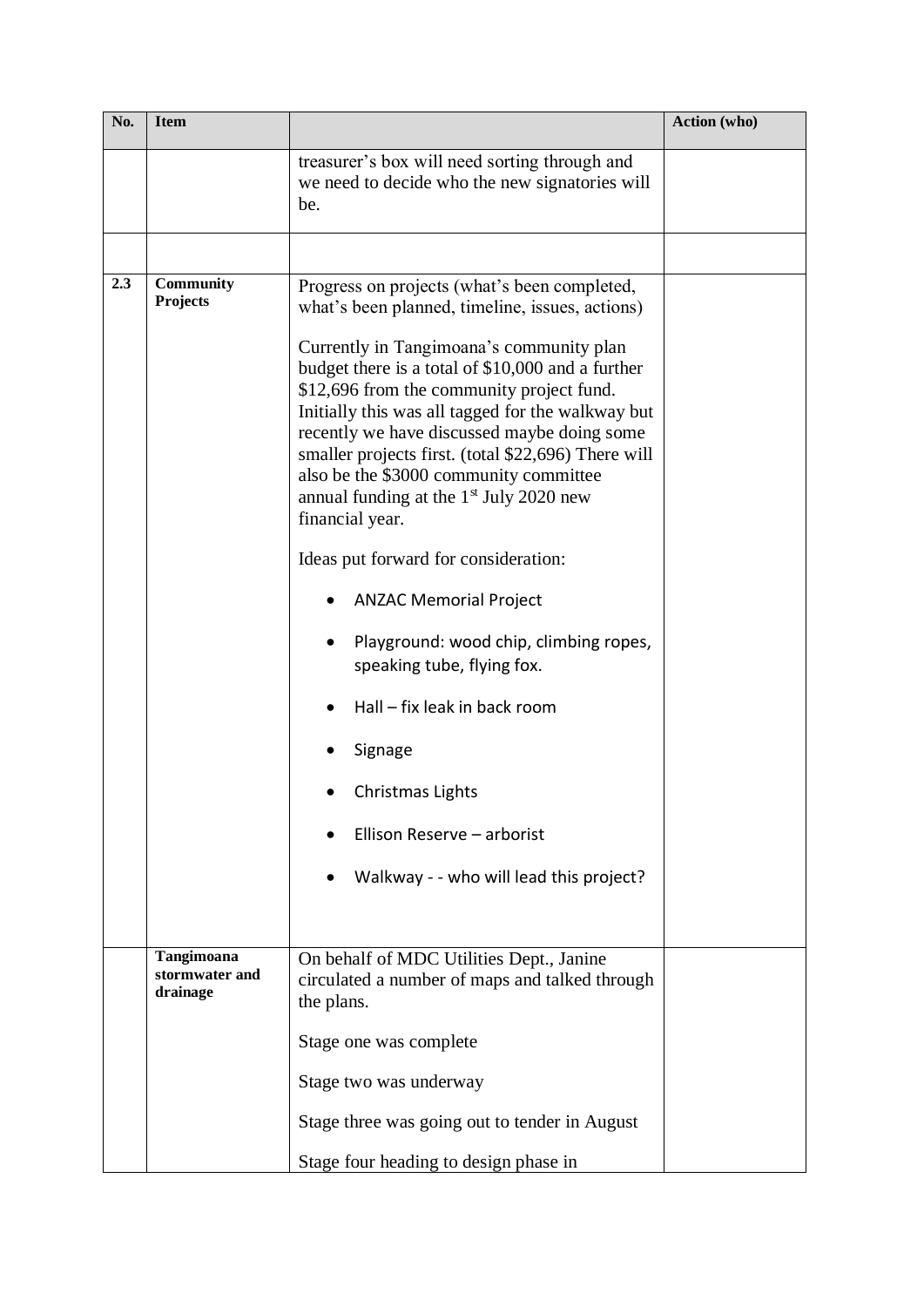| No.          | <b>Item</b>             |                                                                                                                                                                                                                                                                                                                                                                                                                                                                                                                                                                                                                                                                                                                                                                                                                | Action (who) |
|--------------|-------------------------|----------------------------------------------------------------------------------------------------------------------------------------------------------------------------------------------------------------------------------------------------------------------------------------------------------------------------------------------------------------------------------------------------------------------------------------------------------------------------------------------------------------------------------------------------------------------------------------------------------------------------------------------------------------------------------------------------------------------------------------------------------------------------------------------------------------|--------------|
|              |                         | November.<br>After much discussion, Janine will take back a<br>few questions and suggestions to MDC<br>Utilities.                                                                                                                                                                                                                                                                                                                                                                                                                                                                                                                                                                                                                                                                                              |              |
| $\mathbf{3}$ | Council update          | Janine gave an update of the Covid 19 MDC<br>Emergency response .MDC welfare centre staff<br>had assisted the community (mainly over 70's)<br>with grocery shopping and prescription<br>deliveries. The Iwi response had also included<br>groceries and hygiene packs. Many people had<br>benefitted from this service.<br>Alison and Andrew reported that Council had<br>continued to operate best it could under<br>lockdown. The pool, library and council offices<br>were closed to the public but staff were still<br>available by phone and email. Council<br>meetings continued but were all done via<br>Zoom.                                                                                                                                                                                          |              |
|              |                         | The ongoing drought had also been quite hard<br>on the rural community and MPI (Ministry for<br>Primary Industries) was working with both<br>Manawatu and Rangitikei Councils for some<br>farmer social events and welfare support over<br>the next month or two.                                                                                                                                                                                                                                                                                                                                                                                                                                                                                                                                              |              |
| 3.1          | <b>General Business</b> | Tangimoana Motor Camp. MDC will be<br>seeking Expressions of Interest to see if there is<br>any individual or organisation that would like<br>to operate the motor camp. There are some<br>issues at the camp which make it challenging to<br>operate like poor water supply and septic<br>system.-Then there is the ongoing concern of<br>the old macrocarpa trees. These are aging,<br>probably rotten in the middle and will<br>potentially cause damage to property and<br>buildings if any blow over. They are also a fire<br>hazard.<br><b>Boat ramp.</b> The Tangimoana Boat Club would<br>like to upgrade the boat ramp and have some<br>money put aside. Alison would make enquiries<br>with Ross Brannigan from Horizons as to what<br>is the process.<br>Tangimoana Centennial Mar 2021. Annie will |              |